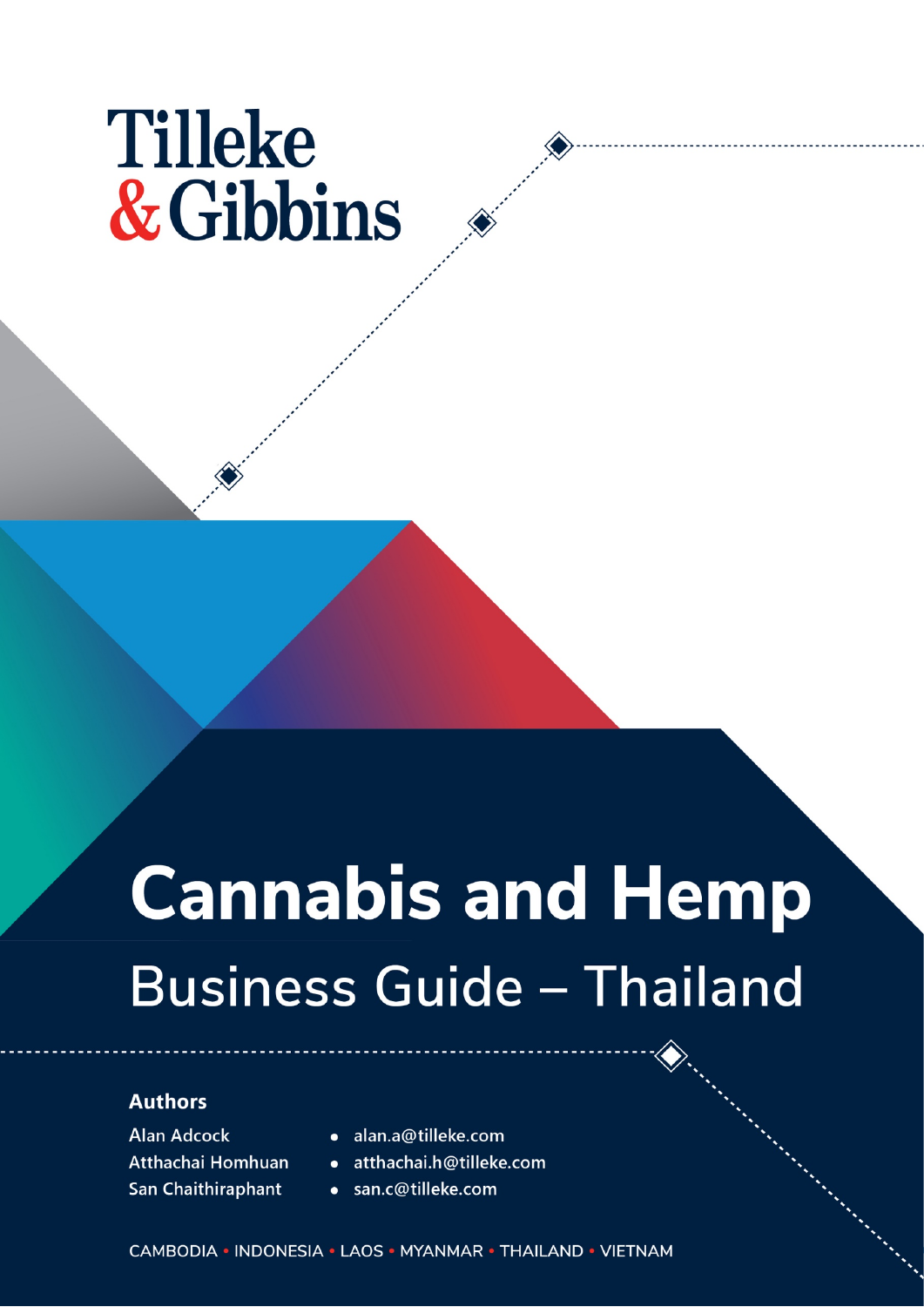### **Introduction**

Cannabis (also known as marijuana) and hemp have been classified as a category 5 narcotic under the Narcotics Act since 1979. All activities related to the plants and their derivatives had been very much restricted until the recent rise of the cannabis legalization movement—its first milestone being Amendment (No. 7) to the Narcotics Act, effective February 19, 2019. The Thai government has since been working to reclassify the products and lay out the regulatory pathways to accommodate these new "economic plants."

Most of the product classifications discussed here are based upon the tetrahydrocannabinol (THC) content, and upon the presence of cannabidiol (CBD) in the products. Generally speaking, THC is a psychoactive substance with fewer medical applications, while CBD is not psychotropic and has more medical applications. A higher THC content is therefore associated with a greater risk of abuse, and thus stricter regulations apply. Under the most recent legal amendments, Thai law defines cannabis as plants in the *Cannabis* genus, and hemp as *Cannabis sativa* L. subsp. *sativa* having no more than 1.0 % THC by dry weight in its leaves and inflorescence.

The key regulator of cannabis- and hemp-related products is the Thai Food and Drug Administration (Thai FDA), a government agency operating under supervision of the Ministry of Public Health. Working closely with the Narcotics Control Committee, the Thai FDA is mainly responsible for granting and administering licenses and post-marketing control, among others. Representatives of the Thai FDA also sit on most of the national policymaking committees.

The Thai government considers cannabis legalization a complex task affecting diverse groups of stakeholders. Notable stakeholders include parties involved in both upstream and downstream production, healthcare professionals, hospitals, consumers or patients, and regulatory authorities, both in Thailand and overseas. Traditional medicine practitioners are an additional and particularly influential group of stakeholders, unique to Thailand, as they utilize longstanding traditional formulations containing cannabis.

The Thai government has adopted a protective stance toward Thai stakeholders—especially during the first stage of cannabis legalization, which runs until 2024. During this first stage licenses with respect to cannabis will only be granted to state agencies, and therefore a private entity or group of farmers is only eligible for a cannabis license if they operate jointly with a state agency. This requirement does not apply to the hemp licensing framework, wherein a private entity may apply for and hold a hemp license independently.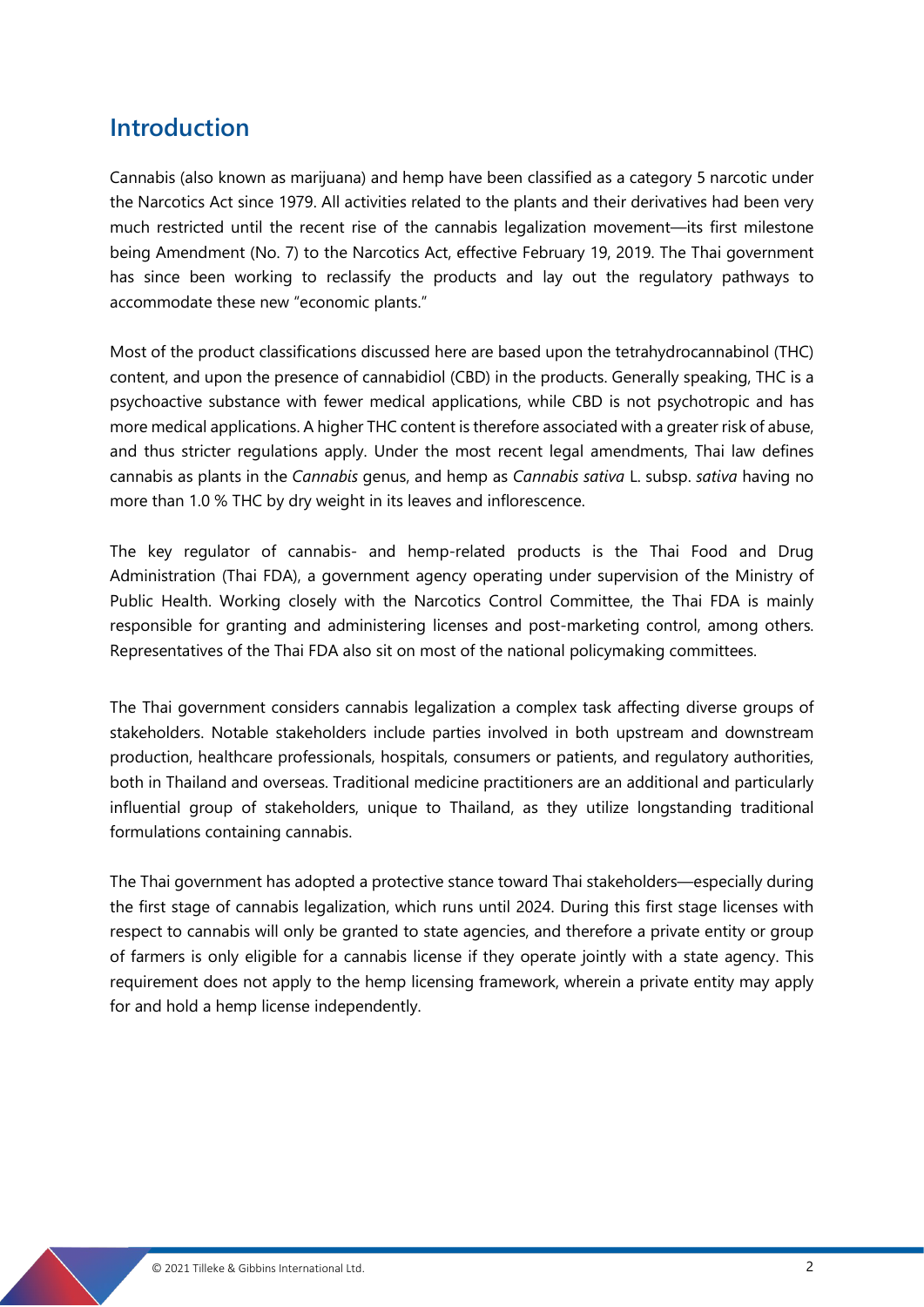## **Key Dates**

- **April 28, 1979** The Narcotics Act (No. 1) took effect, declaring (*inter alia)* cannabis and hemp as a category 5 narcotic.
- **January 28, 2019** The National Council for Peace and Order's Ordinance No. 1/2562 became effective, rejecting Thai patent applications related to cannabis (see also **Intellectual Property**, below).
- **February 19, 2019** The Narcotics Act amendment (No. 7) came into effect, legalizing medical cannabis (both cannabis and hemp) as the first milestone of the cannabis legalization movement.
- **March 30, 2019** A ministerial notification took effect setting out 16 cannabis-containing Thai traditional medicine formulations that may be consumed for therapeutic purposes without having to be registered with the Thai FDA.
- **May 21, 2019** End of the "amnesty period," during which persons possessing cannabis for certain purposes (medical, research, etc.) could declare their possession to the Thai FDA and be exempted from criminal punishment.
- **August 7, 2019** The Government Pharmaceutical Organization launched the first batch of medical CBD oil, THC oil, and CBD:THC oil (4,500 units of 5 milliliters each) for the special access scheme (SAS) in public hospitals.
- **December 14, 2020** The "delisting" ministerial notification became effective, carving out domestically produced items containing certain cannabis plant parts, certain hemp plant parts, and CBD extract with less than 0.2% THC by weight, from the scope of Narcotics Act (see also **Product Classification**, below). Importation of these products still requires an importation license as prescribed in the Narcotics Act.
- **January 29, 2021** The Hemp Regulation RE: Application of the License and Issuing of Licenses to Manufacture, Import, Export Disposal or Possession of Hemp took effect, allowing cultivation for production of modern drugs, herbal products, cosmetics, and food products, as well as for household and certain other uses. More importantly, unlike under the cannabis regulations, private entities established in Thailand and groups of farmers (e.g., those established as a cooperatives or community enterprises) can obtain licenses independently without the need to form a partnership with a state agency.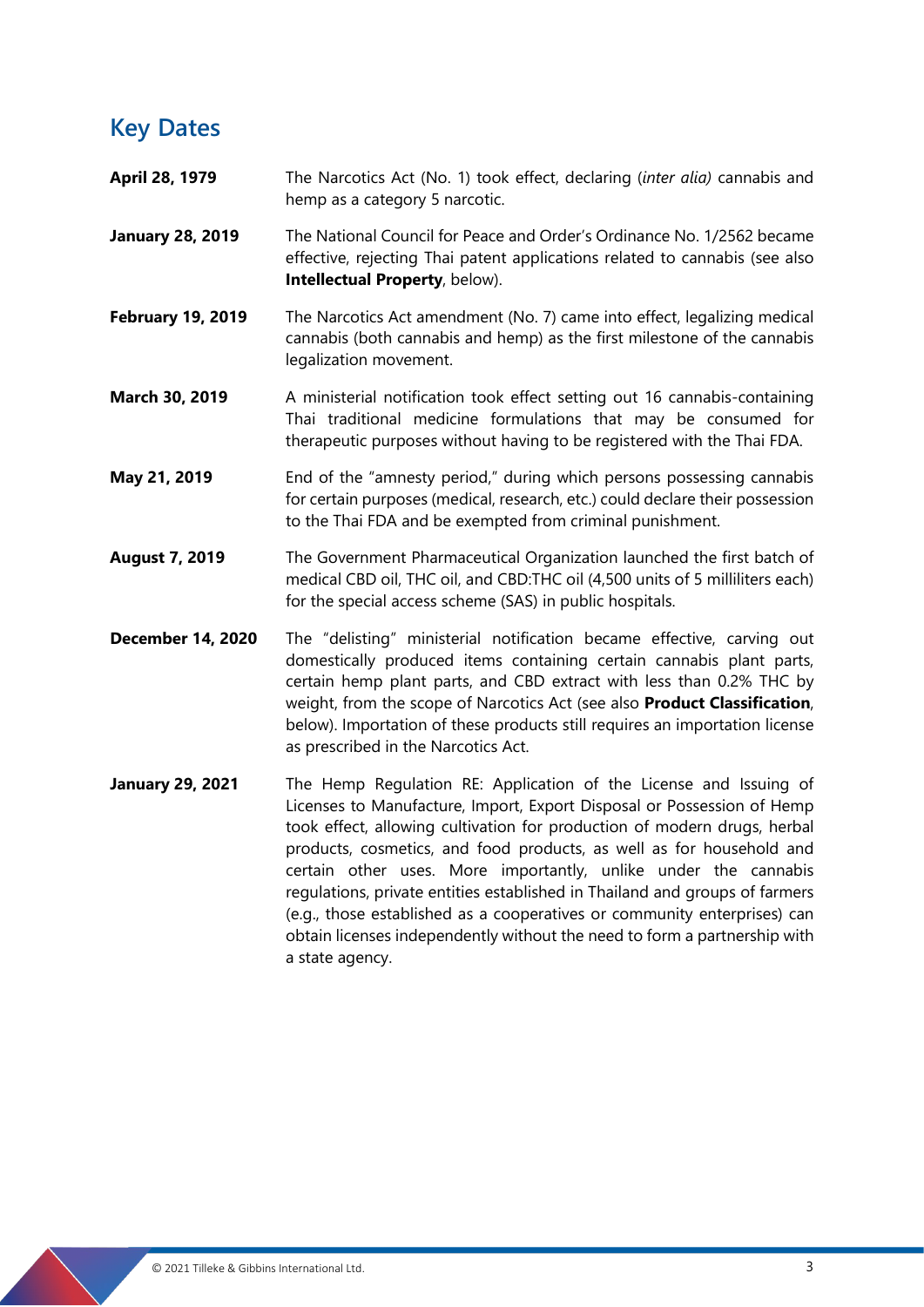# **Product Classification**

| No.                     | <b>Relevant Product</b>                                                          | <b>Status</b>                            | <b>Governing</b><br>Law                            | <b>Definition</b>                                                                                                             | <b>Remarks</b>                                                                          |
|-------------------------|----------------------------------------------------------------------------------|------------------------------------------|----------------------------------------------------|-------------------------------------------------------------------------------------------------------------------------------|-----------------------------------------------------------------------------------------|
| 1                       | Whole cannabis/hemp<br>plant, cannabis seeds,<br>resins, and oleoresin           | Handling requires<br>regulatory approval | Narcotics Act                                      | Cannabis: Plants in<br>cannabis genus                                                                                         |                                                                                         |
|                         |                                                                                  |                                          |                                                    | Hemp: Cannabis sativa L.<br>subsp. sativa having ≤<br>1.0% THC                                                                |                                                                                         |
| $\overline{2}$          | Parts of cannabis and<br>hemp plant                                              | Deregulated                              |                                                    | Bark, stems, fiber,<br>branches, roots, and fan<br>leaves                                                                     | Inflorescence of cannabis<br>and hemp is still a<br>narcotic                            |
| 3                       | Hemp fiber product                                                               | Deregulated                              |                                                    |                                                                                                                               |                                                                                         |
| $\overline{\mathbf{4}}$ | <b>Isolated CBD</b>                                                              | Handling requires<br>regulatory approval | Medical<br>Device Act<br>(reagent for<br>test kit) | For use as a reference<br>standard in quality<br>control, or for use as a<br>reagent in in-vitro test<br>kit (medical device) |                                                                                         |
| 5                       | Modern drug with THC<br>>0.2% by weight                                          | Handling requires<br>regulatory approval | Narcotics Act                                      |                                                                                                                               |                                                                                         |
| 6                       | Modern drug (medical<br>cannabis or medical<br>hemp with ≤0.2% THC<br>by weight) | Handling requires<br>regulatory approval | Drugs Act                                          | Modern drug<br>formulation having $\leq$<br>0.2% THC                                                                          |                                                                                         |
| 7                       | Herbal cannabis or<br>hemp products (e.g.,<br>cosmeceuticals,<br>nutraceuticals) | Handling requires<br>regulatory approval | Herbal<br>Products Act                             | Herbal products having<br>$\leq$ 0.2% THC                                                                                     | Importation of products<br>is licensed under the<br>Narcotics Act.                      |
| 8                       | Cosmetics containing<br>hemp seed oil or<br>extract                              | Handling requires<br>regulatory approval | <b>Cosmetics Act</b>                               | Containing hemp seed<br>oil or hemp seed extract                                                                              | Importation of products<br>is licensed under the<br>Narcotics Act.                      |
| 9                       | Food, beverages, and<br>food additives<br>containing hemp seed<br>oil or extract | Handling requires<br>regulatory approval | Food Act                                           | Containing hemp seed<br>or hemp seed oil                                                                                      | Importation of products<br>is restricted and is<br>licensed under the<br>Narcotics Act. |
| 10                      | Recreational cannabis                                                            | Banned                                   | Narcotics Act                                      |                                                                                                                               |                                                                                         |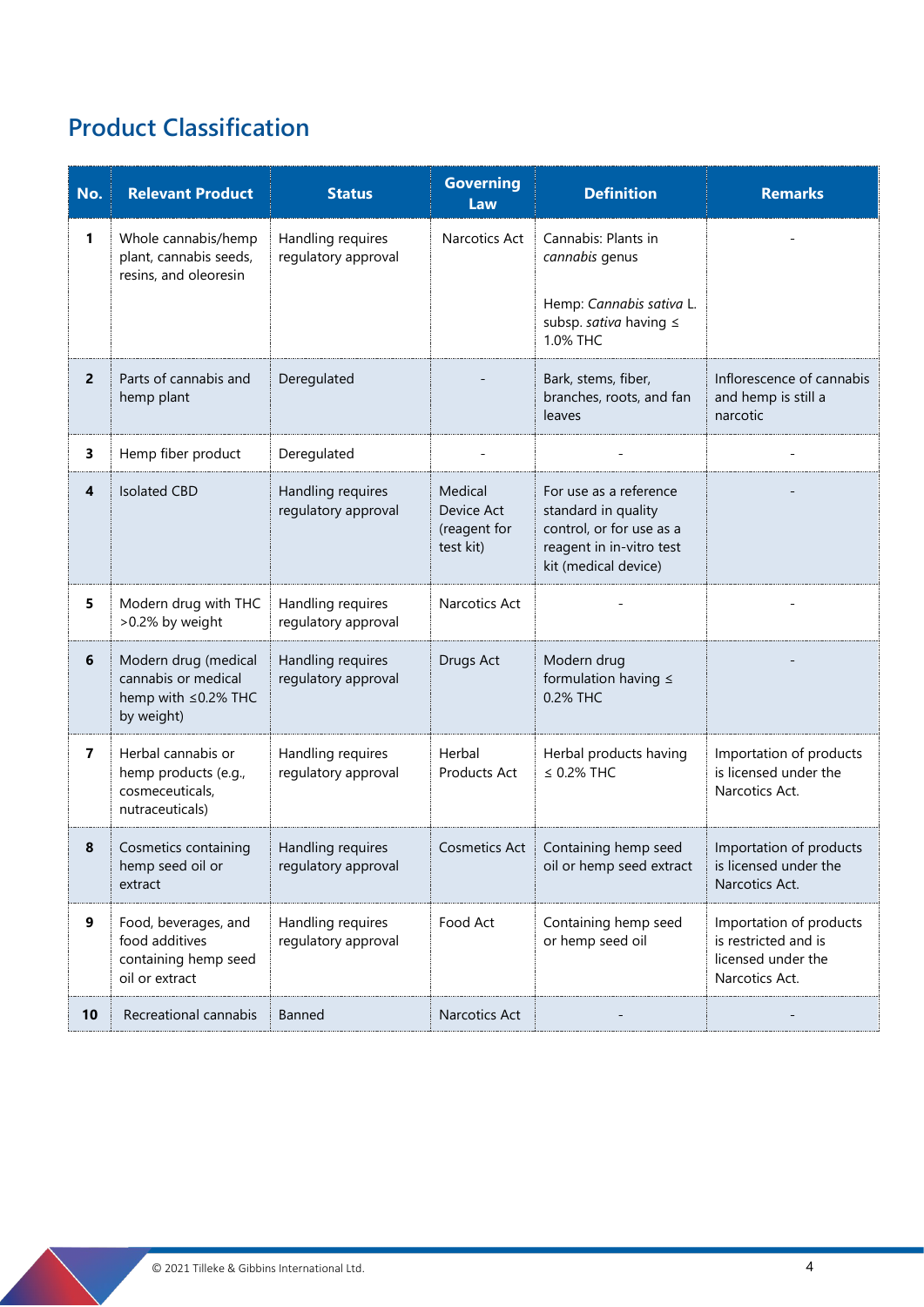## **Activity-Focused Regulatory Overviews**

#### **Cultivating Cannabis**

The cultivation of cannabis (see **Product Classification**) requires a production license from the Thai FDA under the Narcotics Act. Currently, licenses have been granted to state agencies, such as the Government Pharmaceutical Organization, universities, government research institutions, and public hospitals. Licensing rules and procedures for private companies will be implemented by the now-pending ministerial regulation. In any case, an exclusivity period applies until February 19, 2024, during which only the Thai government and its partners have standing for a commercial license, but a non-commercial license (e.g., for research and development) may be issued for other applicants.

#### **Cultivating Hemp**

The cultivation of hemp (see **Product Classification**) also requires a production license from the Thai FDA under the Narcotics Act. Licensing rules and procedures for private parties are set out in the new Hemp Regulation that took effect on January 29, 2021. Unlike cannabis, cultivation of hemp does not fall within an exclusivity period for state agencies. If hemp seeds are to be imported for cultivation, an importation license must first be obtained according to the Narcotics Act.

#### **Importing or Producing Medical Cannabis**

Notable examples of medical cannabis (see **Product Classification**) include cannabis oil and Thai traditional medicines with cannabis plant parts as ingredients. For production or importation of medical cannabis containing more than 0.2% THC by weight, regulatory approval (i.e., licensing) from the Thai FDA is required under the Narcotics Act. For production, licenses have been granted to the Government Pharmaceutical Organization, government research institutions, public hospitals, and qualified practitioners of modern or Thai traditional medicine. A state-agency-only exclusivity period applies until February 19, 2024, during which only the Thai government and its partners have standing for a commercial license, while non-commercial licenses (e.g., for research and development) may be issued to other applicants.

#### **Importing or Producing Modern Drugs Formulated with Cannabis, Hemp Extract, or Other Cannabinoids**

Modern drugs formulated with cannabis, hemp extract, or other cannabinoids with less than 0.2% THC (see **Product Classification**) require regulatory approval (i.e., licensing) from the Thai FDA under the Drugs Act. The licensing rules and procedures are already in place per the existing ministerial regulations and notifications issued pursuant to the Drugs Act. Notably, a drug manufacturer or importer license is required for the business operator, and a drug registration certificate is required to market a particular modern drug formulation.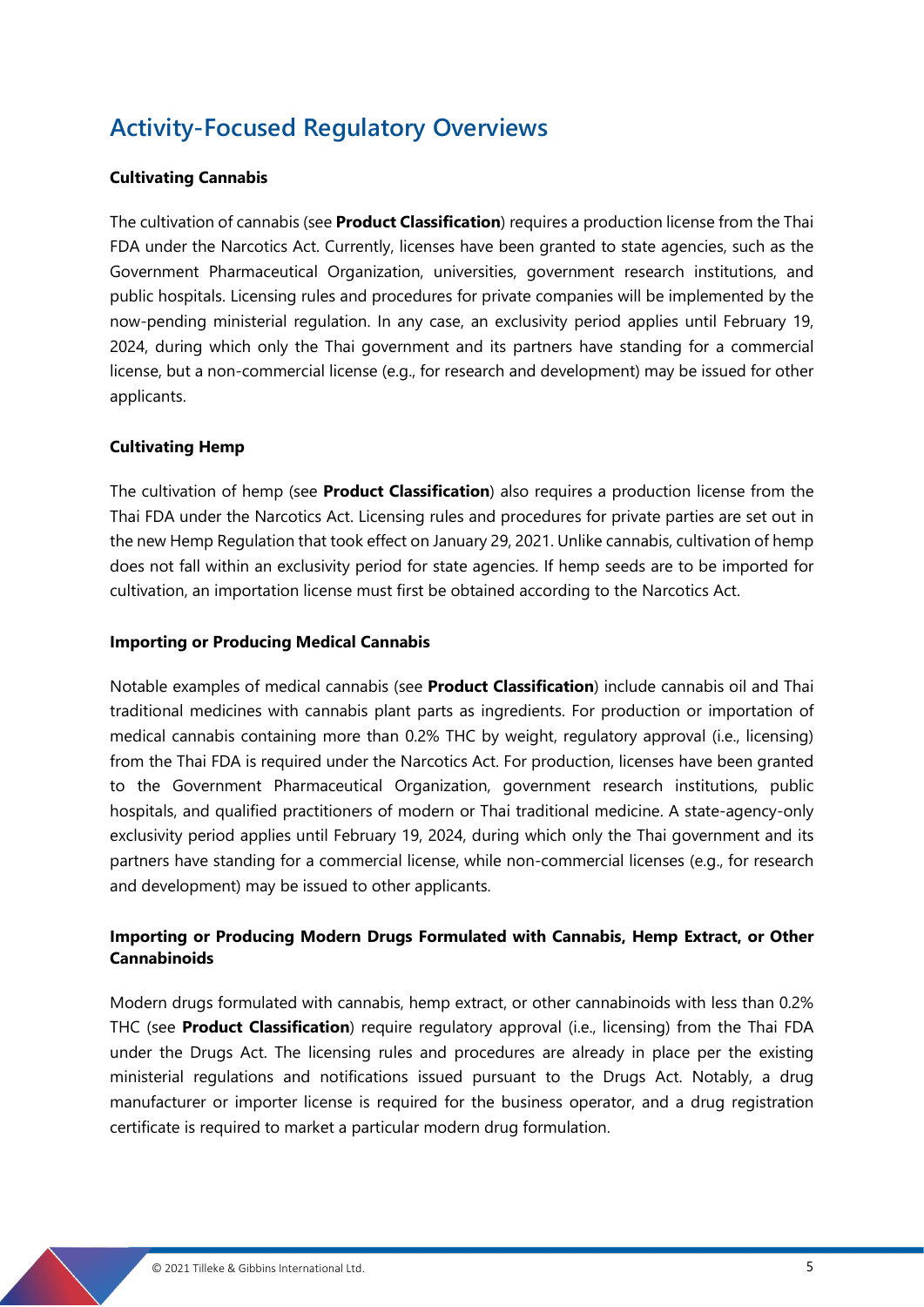#### **Importing or Producing CBD-Infused Traditional Drugs, Cosmeceuticals, or Nutraceuticals**

These products are considered herbal products (see **Product Classification**). For domestically produced goods, regulatory approval (i.e., licensing) from the Thai FDA is required under the Herbal Products Act. Importation of these products into Thailand must follow the Narcotics Act's licensing rules and procedures. Additionally, the product must comply with the specifications to be prescribed by the pending ministerial notification expected to be issued in 2021.

#### **Importing or Producing Cosmetics Formulated with Hemp Seed Oil or Extract**

Domestically produced cosmetics formulated with hemp seed oil or extract (see **Product Classification**) require regulatory approval (i.e., licensing) from the Thai FDA under the Cosmetics Act. However, importation of these products into Thailand must follow the Narcotics Act's licensing rules and procedures. Additionally, the product must comply with the specifications prescribed by Ministerial Notification RE: Use of Hemp in Cosmetics 2020.

#### **Importing or Producing Food, Beverages, or Food Additives Formulated with Hemp Seeds or Hemp Seed Oil**

These products are considered food (see **Product Classification**). For domestically produced goods, regulatory approval (i.e., licensing) from the Thai FDA is required under the Food Act. On the other hand, importation of these products into Thailand must follow the Narcotics Act's licensing rules and procedures. Additionally, the product must comply with the specifications to be prescribed by the pending ministerial notifications expected to be issued in 2021.

#### **Using Non-narcotic Hemp in Food**

While not yet allowed, on March 4, 2021, the Ministry of Public Health released a draft notification that will concern hemp seeds, hemp seed oil, or hemp seed proteins, and food containing ingredients thereof. According to this draft notification, hemp seeds, hemp seed oil, and hemp seed proteins are the only parts of hemp plants that will be allowed for use in a food formulation after the official issuance of the notification, which will also set out the allowable specifications. The hemp seeds or hemp seed oil will have to be obtained from hemp produced in Thailand.

### **Intellectual Property**

#### **Patents**

On January 28, 2019, the Thai government issued a quasi-emergency ordinance to reject a number of Thai patent applications filed by foreign applicants, all of which related to medical formulation or use of cannabis-derived active ingredients. The ordinance was issued to annul any private exclusive rights that could block access to medical cannabis following the legalization, and it was terminated on February 19, 2019, when cannabis legalization took effect. Since then, patentability has been once again examined against the previously established rules of the Patents Act. Generally,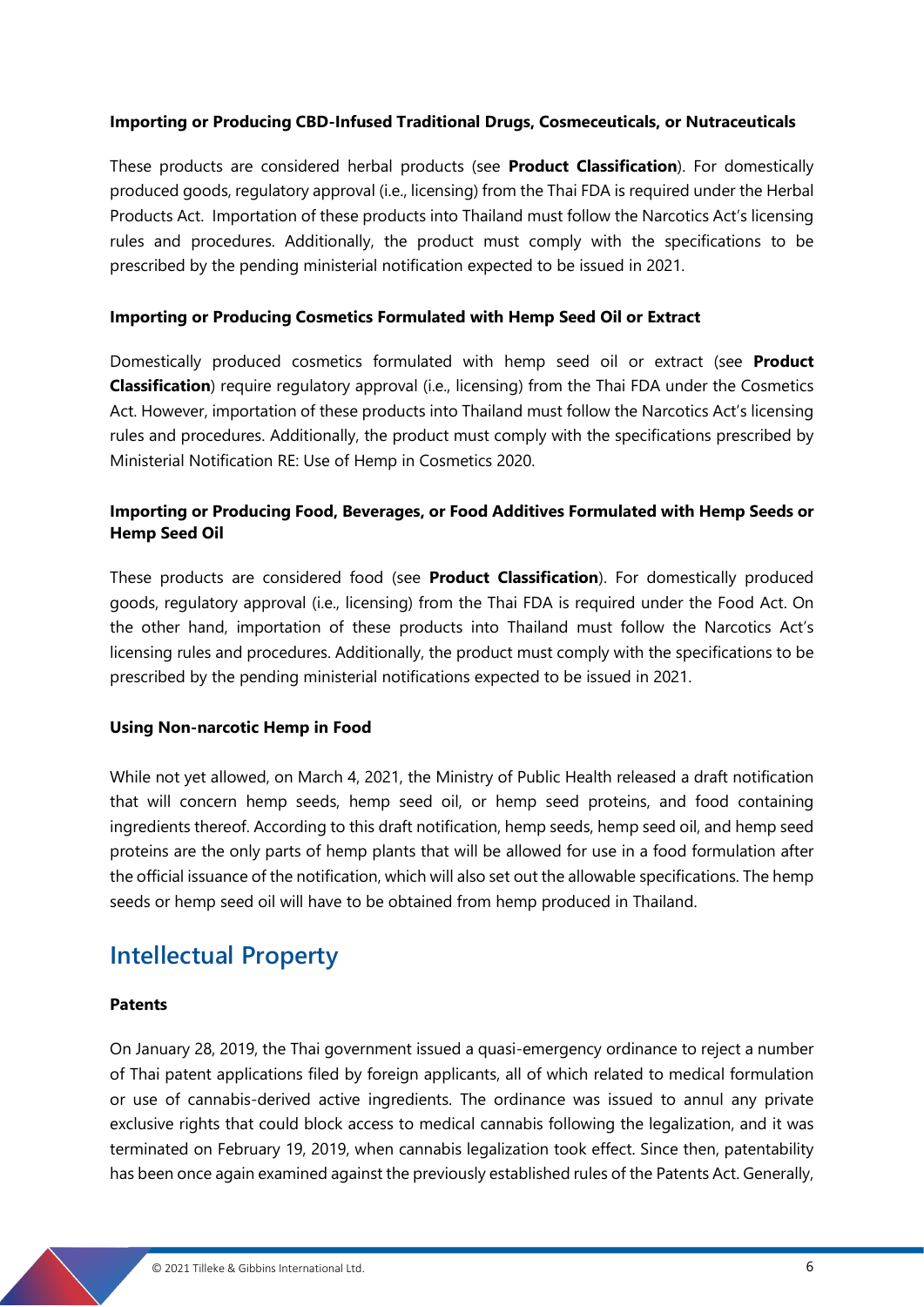an application related to cannabis is eligible for a patent if it is not for recreational purposes; not a diagnostic or therapeutic method; and not the plant itself, its part, or mere crude extract.

#### **Trademark**

Generally, marks for use with goods or services related to the legalized use of cannabis or hemp are registrable as Thai trademarks. On the other hand, marks related to cannabis itself (e.g., images of a cannabis leaf) are not registrable, irrespective of the goods or services.